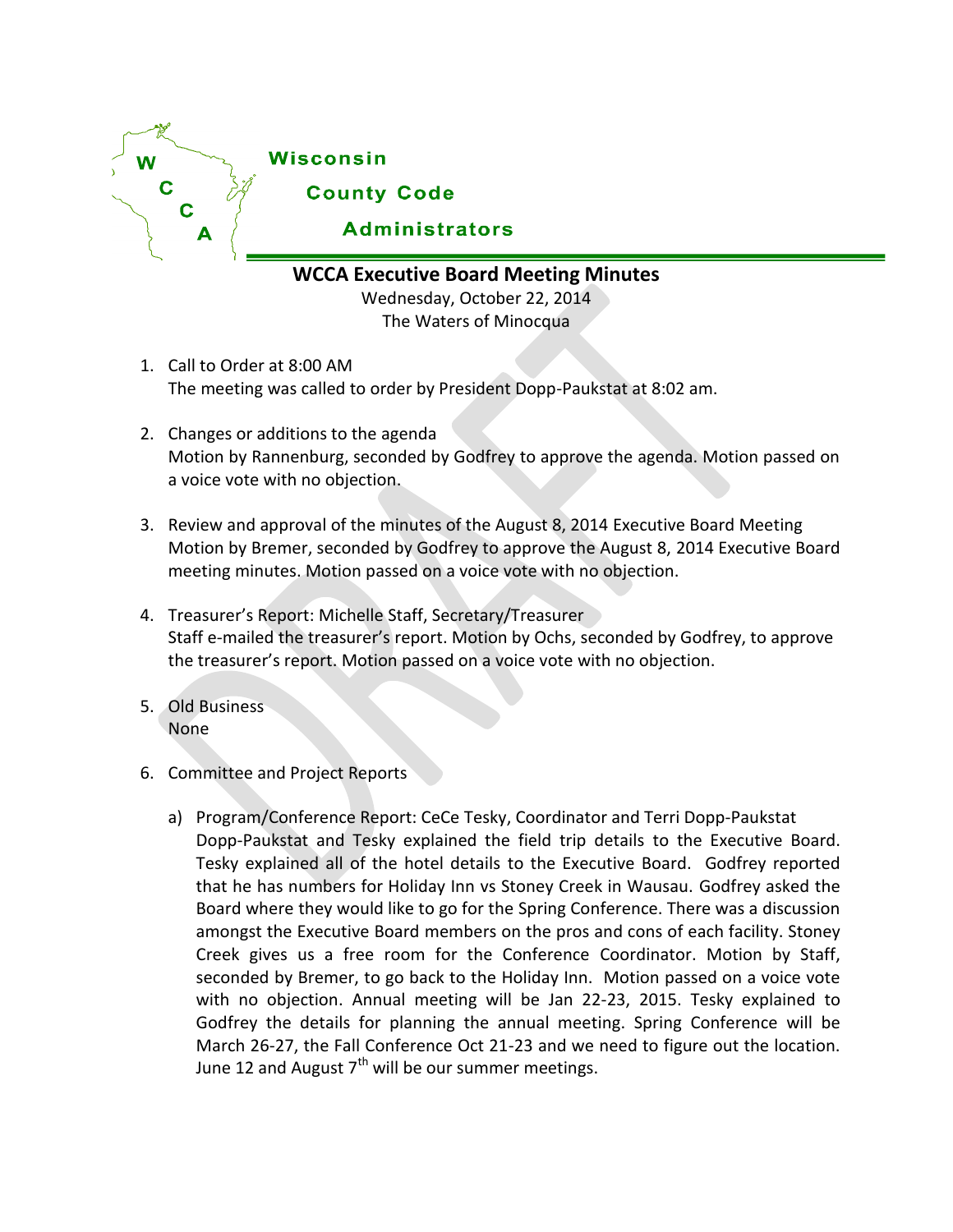- b) Report on Zoning Leadership Training Program: Executive Board The leadership training was currently in session so at this time there isn't a report.
- c) Awards/Scholarship Committee: Michelle Staff, Chair for the Executive Board Staff stated that on Thursday night we will have 6 retirees and a Professional of the Year award.
- d) Webpage/Decoder Coordinator Report: Dusty Grant, Coordinator Grant was not present. There was some concern that the WCCA directory on the web site is not up to date. Godfrey suggested that we add a question on the conference evaluation to ask membership about the use of the web page.
- e) Legislative Report: Terry Ochs, 2nd VP Ochs stated that there isn't anything to report since the Legislature is not in session.
- f) NR 115 Advisory Committee Report: Tom Onofrey Onofrey resigned from the NR115 Committee and Dopp-Paukstat will be reappointing the committee at the annual meeting.
- g) WCA and WLI Committee Report: Scott Godfrey Godfrey stated that there is nothing to report. Dopp-Paukstat said that she will be going to the WLI Spring Conference. Godfrey noted that the WCA Steering Committee has not had a meeting recently. Dopp-Paukstat stated that she has been accepted to also serve on the WCA Steering Committee.
- h) Wetlands Ad Hoc Committee Report: Dan Bowers
	- Bowers and Kyle Magera from WWA were present. Bowers gave the background of the Committee. Bowers asked the Executive Board if they wanted to make this a standing committee vs an ad hoc committee. Bowers explained that Kay Miller-Lutze was very active on the Committee and now that she is no longer part of the organization the Executive Board will need to fill her role. Magera explained the role of WCCA with WWA and the original intent of the Committee. Rannenberg noted that the Committee has fulfilled their original purpose and asked if the Executive Board wants to expand their role. There was a discussion within the Executive Board on the new role of the Wetland Committee. Bosiacki suggested that the Wetland Committee be merged with the NR115 Committee because the Counties' wetland regulating authority is under NR115. It was suggested that the Committee be renamed. There was more discussion on merging the Wetland and NR115 Committees. Magera explained the work of the WWA Advisory Committee with hopes of having WCCA members sit on that committee. Motion by Rannenberg, seconded by Bremer, to dissolve the Wetland Committee, add members that were still interested onto the NR115 Committee and to assign two members from the NR115 Committee to the WWA Advisory Committee. Motion passed on a voice vote with no objection.